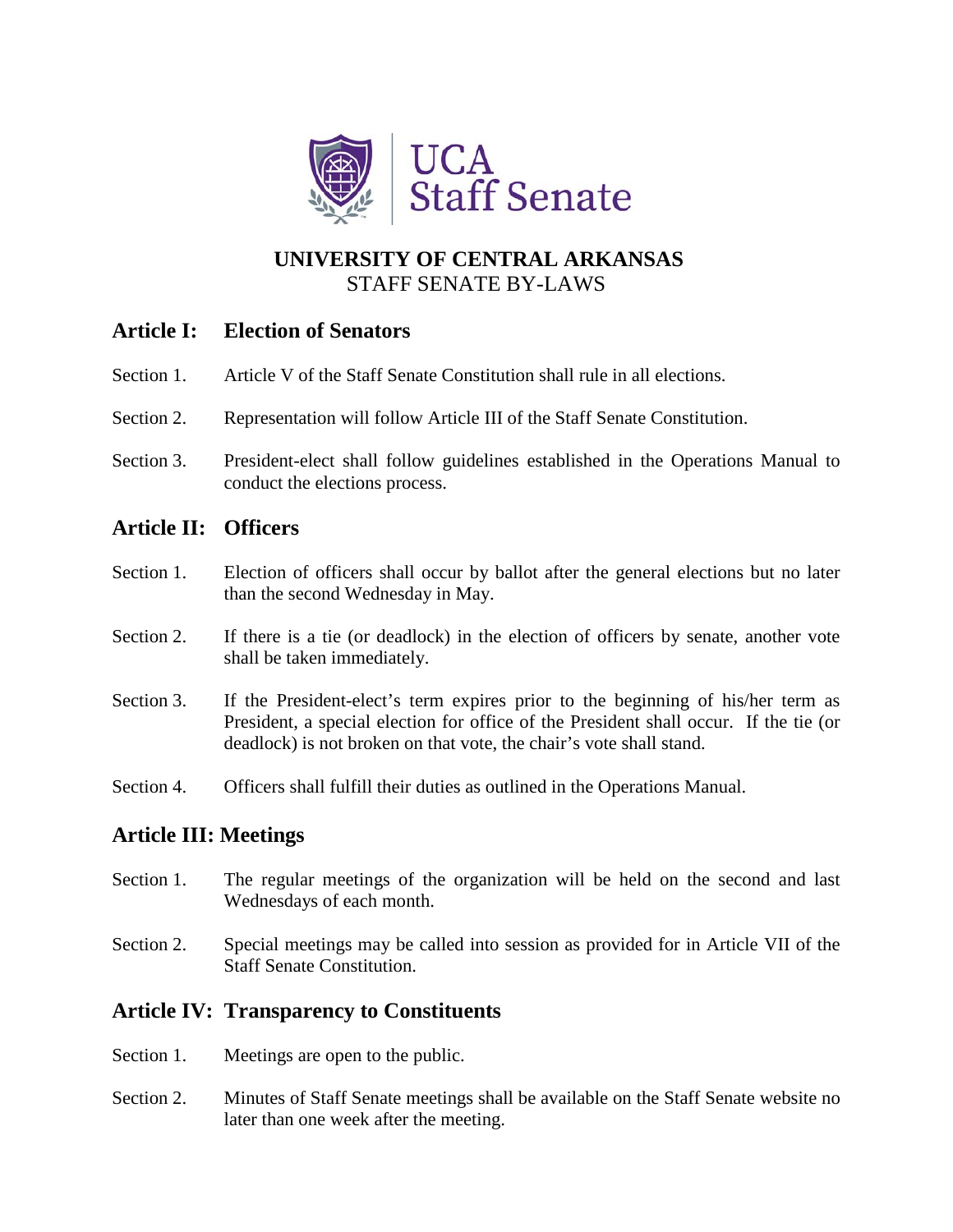- Section 3. All concerns and proposals to the Staff Senate shall be submitted using the contact form on the Staff Senate website. The President will address any submissions in a timely fashion.
- Section 4. Any staff member wishing to address the full senate may do so upon approval of the President at least 48 hours in advance.

### **Article V: Senator Accountability**

#### Section 1. Attendance at Meetings

- A. Attendance by senators at all regularly scheduled meetings is required. However, a senator having a conflict preventing attendance should make a reasonable effort to notify the Senate secretary.
- B. A senator incurring five absences from regularly scheduled meetings during a fiscal year shall be up for review by the Appointments Committee.
- C. Should a position be declared vacant by the Appointments Committee, the position shall then be filled according to Article IV, Section 2, in the Constitution.
- Section 2. Committee Participation
	- A. Senators are expected to attend all scheduled meetings for their appointed Standing Committees and University Committees to adequately represent the staff constituency.
	- B. If a senator is unable to attend a University Committee meeting, they are responsible for finding a fellow senator or staff member to attend the meeting in their place to represent the staff constituency.
	- C. Failure to attend committee meetings may lead to review by the appointments committee.
	- D. A Standing Committee meeting report shall be submitted electronically by the committee chair before the next scheduled senate meeting.
	- E. Staff representatives attending University Committee meetings are expected to submit an electronic report of meeting business on behalf of the committee by the next scheduled staff senate meeting.
	- F. All committees are expected to give an oral report of meetings at the next scheduled senate meeting.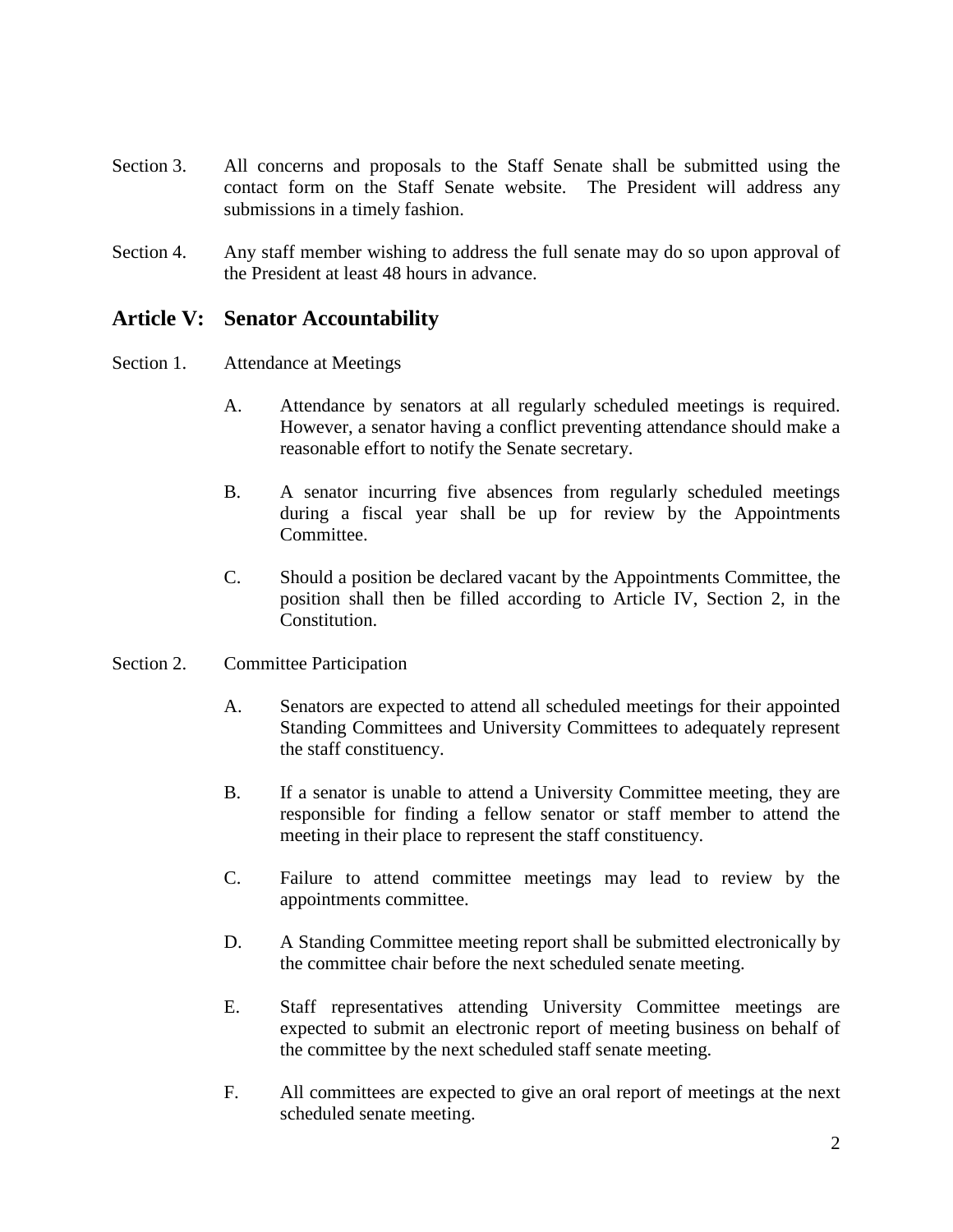Section 3. A senator may give his/her proxy vote by written or electronic submission to the President, Vice President, or Secretary before the scheduled meeting.

### **Article VI: Committee System**

- Section 1. Staff Senate Committee Structure
	- A. Standing Committees are listed in the Operations Manual and shall operate as outlined in the Operations Manual.
	- B. Special (Ad Hoc) Committees shall be formed and operated on an "asneeded" basis and shall meet at called times.
	- C. Staff senators shall be required to serve on at least (4) committees.
	- D. Committee meetings shall be scheduled at a time that is satisfactory to a majority of members.
- Section 2 The Appointments Committee shall appoint staff representation to serve on University Committees as requested by the Committee on Committees.
- Section 3. Operations Manual
	- A. All Standing Committee charges, membership, duties, and procedures are outlined in the Operations Manual.
	- B. Committee Chairs shall review and propose any necessary revisions to the Operations Manual yearly.
	- C. Any procedural changes to the Operations Manual shall be approved every year at the first meeting in June by a majority vote of full Senate

### **Article VII: Fiscal Responsibility**

- Section 1. Staff Senate Accounts
	- A. University Accounts
		- 1. Maintenance and Operations

The Maintenance and Operations Account is funded by the University of Central Arkansas and shall be used for the Senate's normal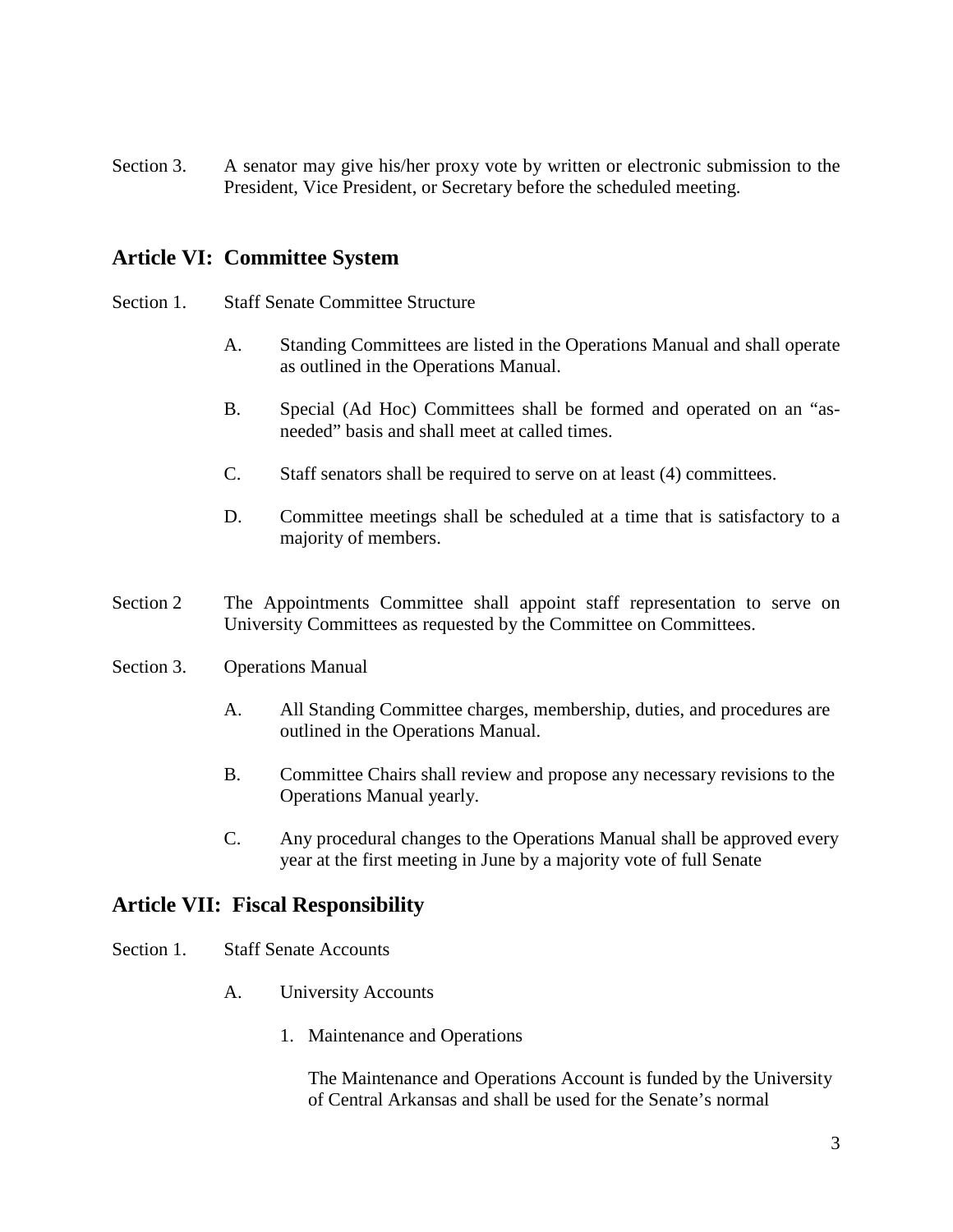operations. This account shall be used for payments to the UCA Copy Center, Aramark, and for other necessary supplies. This account requires purchase orders or supplies and services requisitions. This account shall operate under the same restrictions as all university and state accounts. These funds must be spent before June 30 each year, or they revert back to the university's general budget.

2. Staff Development Fund

The Staff Development Fund is funded by the University of Central Arkansas and shall be used for staff development. The Professional Development Committee shall facilitate the fund application process and approve allocations. Purchase orders or supplies and services requisitions must be processed to spend money from this account. These funds must be spent before June 30 each year, or they revert back to the university's general budget.

3. Continuing Fund

The Continuing Fund had a one-time payment of \$10,000 from the Board of Trustees University Improvement Fund. This money shall be used for professional development, continuing education, and training. The Professional Development Committee shall propose a plan to Staff Senate on the expenditures of this fund. Purchase orders or supplies and services requisitions must be processed to spend money from this account. Remaining funds at June 30 each year shall rollover to the next year if not spent.

4. Agency

The Agency Account is not funded by university money and shall be facilitated through the Accounts Payable department. It shall be used for deposits of all fund-raising activates and expenses for special events. Transfers from this account may be made to the Foundation Accounts if necessary.

- B. Foundation Accounts
	- 1. Foundation funds are invested in the UCA Foundation to produce revenue. It takes \$10,000 to endow a fund, which then produces interest. Only the interest, kept in the expendable portion of the account, shall be spent from these endowed funds. All Foundation Accounts shall be supplemented with transfers from the Agency account.
	- 2. Employee of the Year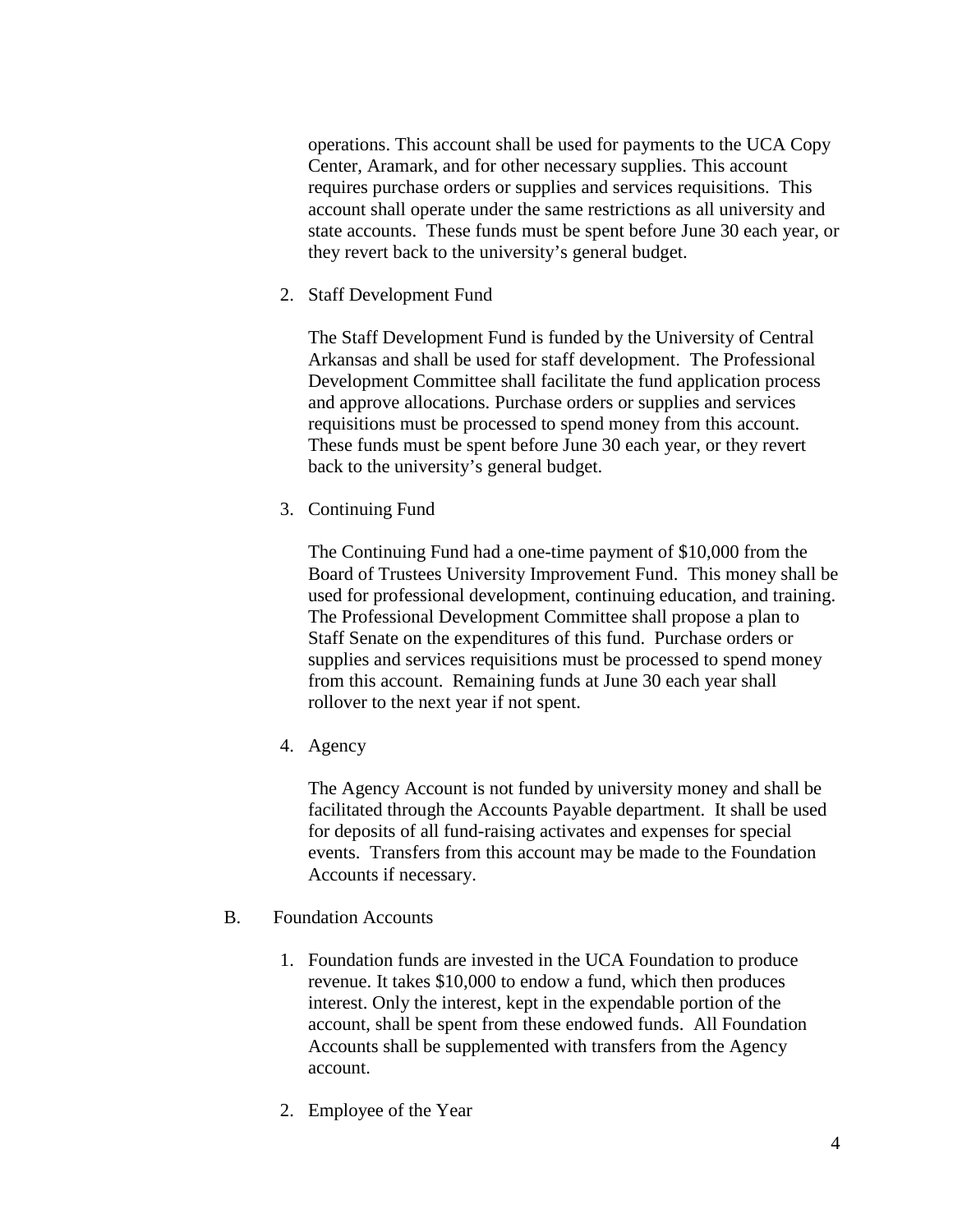This Employee of the Year account shall fund the annual Employee of the Year awards.

3. Scholarship Fund

Scholarships awarded by the Staff Senate Scholarship Committee shall be funded out of the Scholarship Fund account.

4. Staff Enhancement Fund

The Staff Enhancement Fund shall be used at the sole discretion of the Staff Senate for increasing professional development among the staff.

5. Staff Emergency Fund

The Staff Emergency fund shall help staff members who experience an emergency that entails significant loss or damage of property. The Emergency Fund Committee shall review all requests for Staff Emergency funding and allocate funds according to the regulations in the Operations Manual.

6. Angel Bear Fund

The Angel Bear Fund account shall be spent on any Angel Bear program related costs as determined by the Angel Bear Committee.

- 7. Foundation accounts shall follow the established guidelines of the UCA Foundation and the individual account Memorandum of Understanding.
- Section 2. Financial Processes and Procedures
	- A. The Treasurer shall oversee all financial activity of Staff Senate and fulfill all financial responsibilities as outlined in the Operations Manual.
	- B. Every transaction must be signed by at least the President and Treasurer.
	- C. An oral report of financial activity and balances shall be given to full Senate at all regular meetings.
	- D. Any transaction shall be given at least a two-week window for processing.
	- E. Processing of financial activities shall follow University Policies as outlined by Financial Accounting.